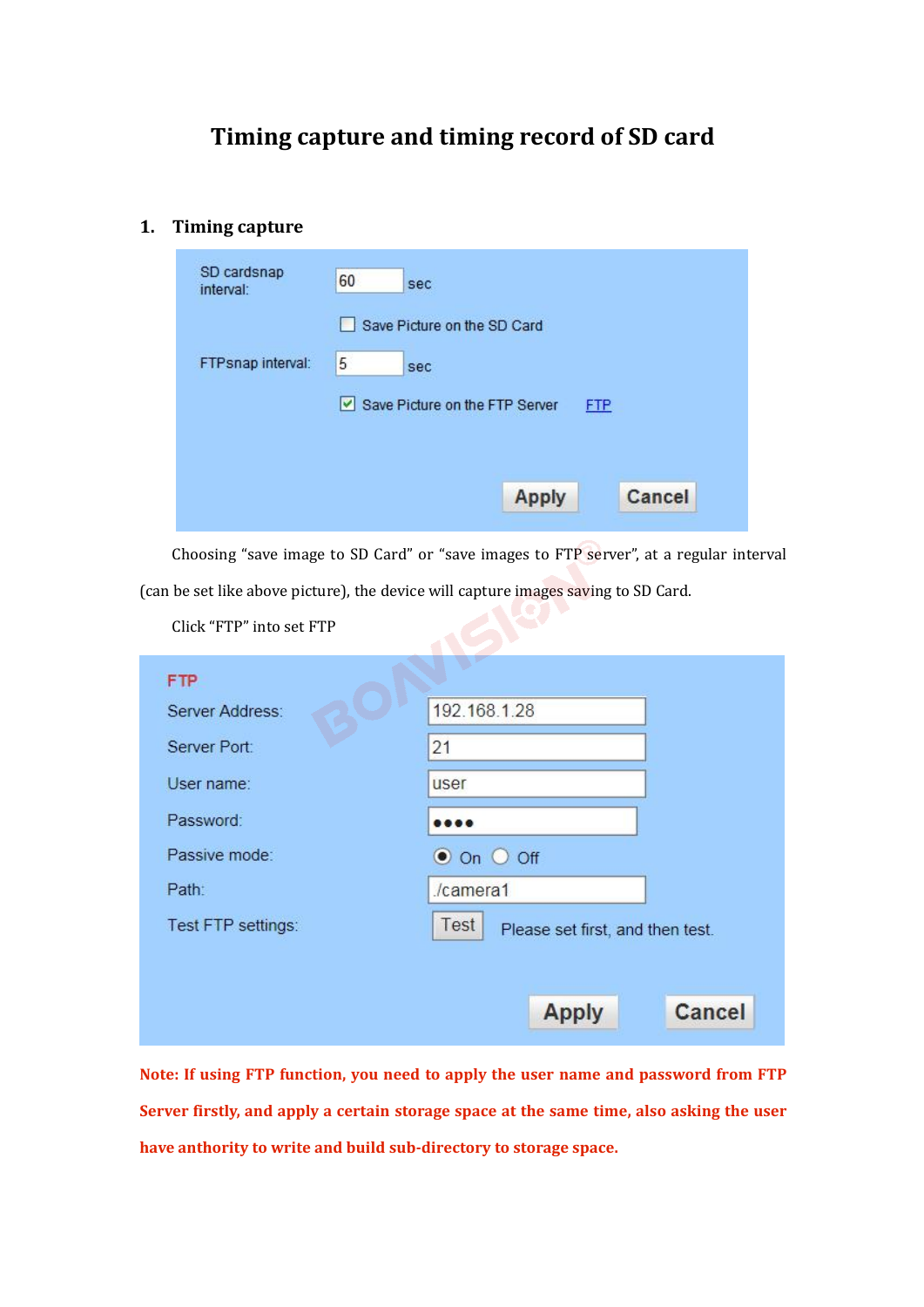

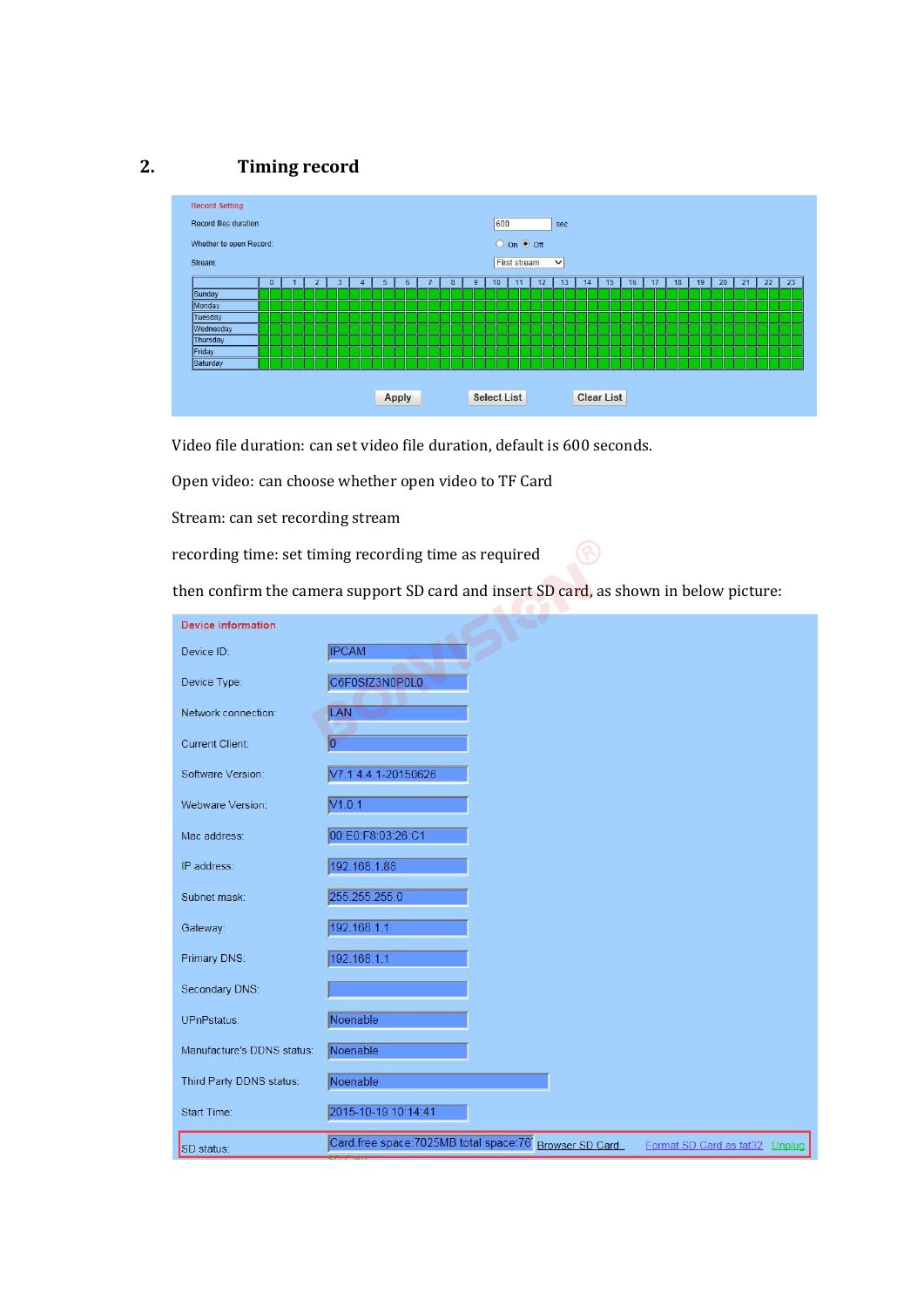

|                    | Page will display the date of picture and video, select date.<br>Index of /sd/ |                                   |
|--------------------|--------------------------------------------------------------------------------|-----------------------------------|
| <b>Name</b>        | <b>Modified</b>                                                                | <b>Size</b>                       |
| Parent directory - |                                                                                |                                   |
| 19700101/          | 01-Jan-1980 08:00                                                              | [DIRECTORY]                       |
| 20151013/          | 13-Oct-2015 15:50                                                              | [DIRECTORY]                       |
| 20151014/          | 14-Oct-2015 12:50                                                              | [DIRECTORY]                       |
|                    | $15-Oct-2015$ $11:28$                                                          | [DIRECTORY]                       |
| 20151015/          |                                                                                | 27-Aug-2015 14:33<br>$\mathbf{0}$ |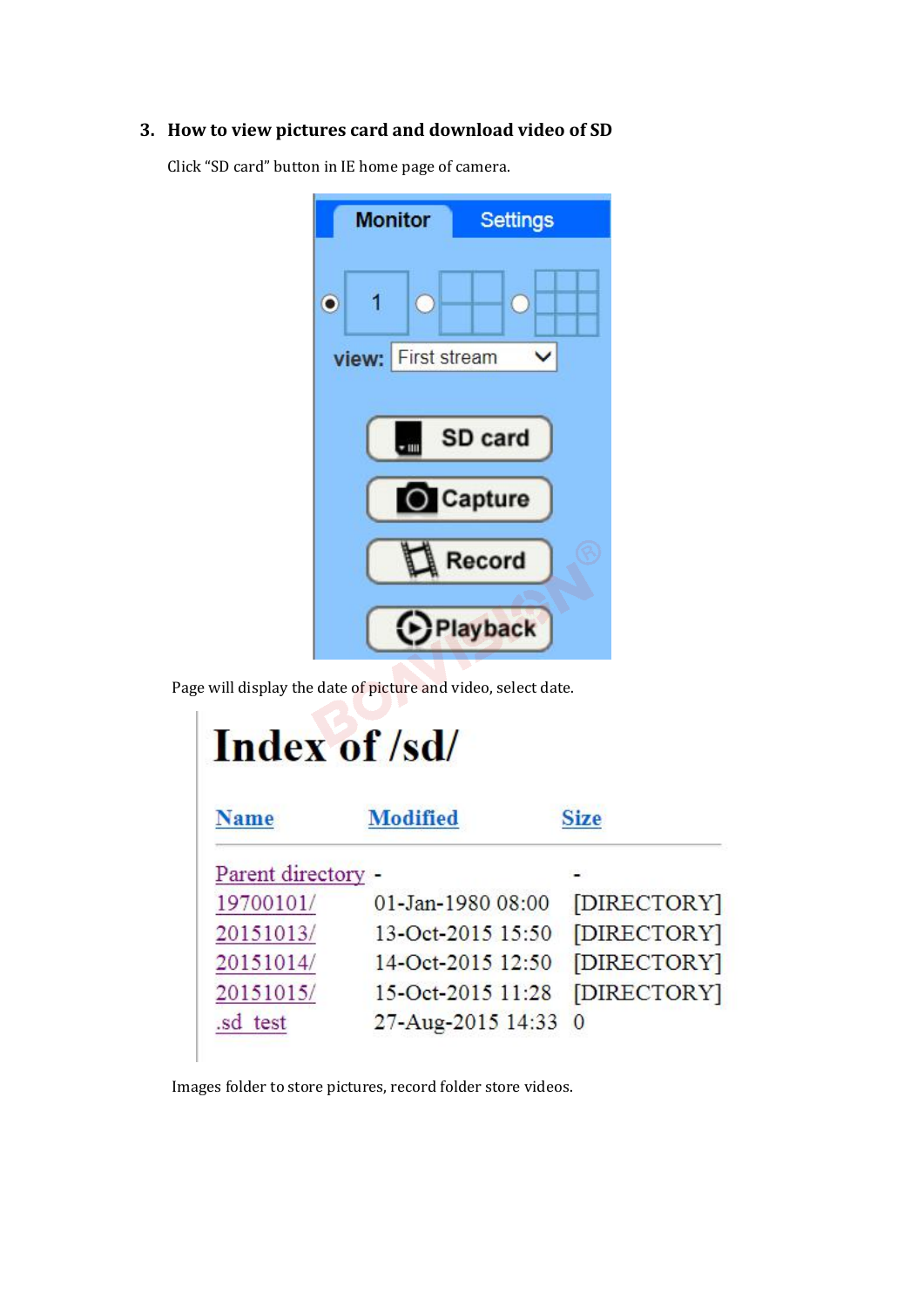# Index of /sd/20151014/

| <b>Name</b>        | <b>Modified</b>               | <b>Size</b> |
|--------------------|-------------------------------|-------------|
| Parent directory - |                               |             |
| images000/         | 14-Oct-2015 12:52 [DIRECTORY] |             |
| record000/         | 14-Oct-2015 12:52 [DIRECTORY] |             |
| imgdata.db         | 14-Oct-2015 12:52 2.0k        |             |
| recdata.db         | 14-Oct-2015 12:52 864         |             |

# Open images folder, click the images file name directly view picture.<br>
Index of /sd/20151014/images000/

| A15101412502700.jpg 14-Oct-2015 12:50 61.9k<br>A15101412503300.jpg 14-Oct-2015 12:50 53.2k<br>A15101412503900.jpg 14-Oct-2015 12:50<br>65.7k<br>A15101412504500.jpg 14-Oct-2015 12:50<br>99.2k<br>A15101412505100.jpg 14-Oct-2015 12:50<br>64.7k<br>A15101412511000.jpg 14-Oct-2015 12:51 85.0k<br>A15101412511600.jpg 14-Oct-2015 12:51 117.3k<br>A15101412512200.jpg 14-Oct-2015 12:51 117.3k<br>A15101412512700.jpg 14-Oct-2015 12:51<br>76.2k<br>A15101412522300.jpg 14-Oct-2015 12:52 60.4k<br>A15101412522800.jpg 14-Oct-2015 12:52<br>54.6k<br>A15101412523400.jpg 14-Oct-2015 12:52 69.9k<br>A15101412524000.jpg 14-Oct-2015 12:52 107.9k<br>A15101412524600.jpg 14-Oct-2015 12:52 62.3k | <b>Name</b>      | <b>Modified</b> | <b>Size</b> |
|--------------------------------------------------------------------------------------------------------------------------------------------------------------------------------------------------------------------------------------------------------------------------------------------------------------------------------------------------------------------------------------------------------------------------------------------------------------------------------------------------------------------------------------------------------------------------------------------------------------------------------------------------------------------------------------------------|------------------|-----------------|-------------|
|                                                                                                                                                                                                                                                                                                                                                                                                                                                                                                                                                                                                                                                                                                  | Parent directory |                 |             |
|                                                                                                                                                                                                                                                                                                                                                                                                                                                                                                                                                                                                                                                                                                  |                  |                 |             |
| Open record folder, click the record file name to download video.                                                                                                                                                                                                                                                                                                                                                                                                                                                                                                                                                                                                                                |                  |                 |             |
|                                                                                                                                                                                                                                                                                                                                                                                                                                                                                                                                                                                                                                                                                                  |                  |                 |             |
|                                                                                                                                                                                                                                                                                                                                                                                                                                                                                                                                                                                                                                                                                                  |                  |                 |             |
|                                                                                                                                                                                                                                                                                                                                                                                                                                                                                                                                                                                                                                                                                                  |                  |                 |             |
|                                                                                                                                                                                                                                                                                                                                                                                                                                                                                                                                                                                                                                                                                                  |                  |                 |             |
|                                                                                                                                                                                                                                                                                                                                                                                                                                                                                                                                                                                                                                                                                                  |                  |                 |             |
|                                                                                                                                                                                                                                                                                                                                                                                                                                                                                                                                                                                                                                                                                                  |                  |                 |             |
|                                                                                                                                                                                                                                                                                                                                                                                                                                                                                                                                                                                                                                                                                                  |                  |                 |             |
|                                                                                                                                                                                                                                                                                                                                                                                                                                                                                                                                                                                                                                                                                                  |                  |                 |             |
|                                                                                                                                                                                                                                                                                                                                                                                                                                                                                                                                                                                                                                                                                                  |                  |                 |             |
|                                                                                                                                                                                                                                                                                                                                                                                                                                                                                                                                                                                                                                                                                                  |                  |                 |             |
|                                                                                                                                                                                                                                                                                                                                                                                                                                                                                                                                                                                                                                                                                                  |                  |                 |             |
|                                                                                                                                                                                                                                                                                                                                                                                                                                                                                                                                                                                                                                                                                                  |                  |                 |             |
|                                                                                                                                                                                                                                                                                                                                                                                                                                                                                                                                                                                                                                                                                                  |                  |                 |             |